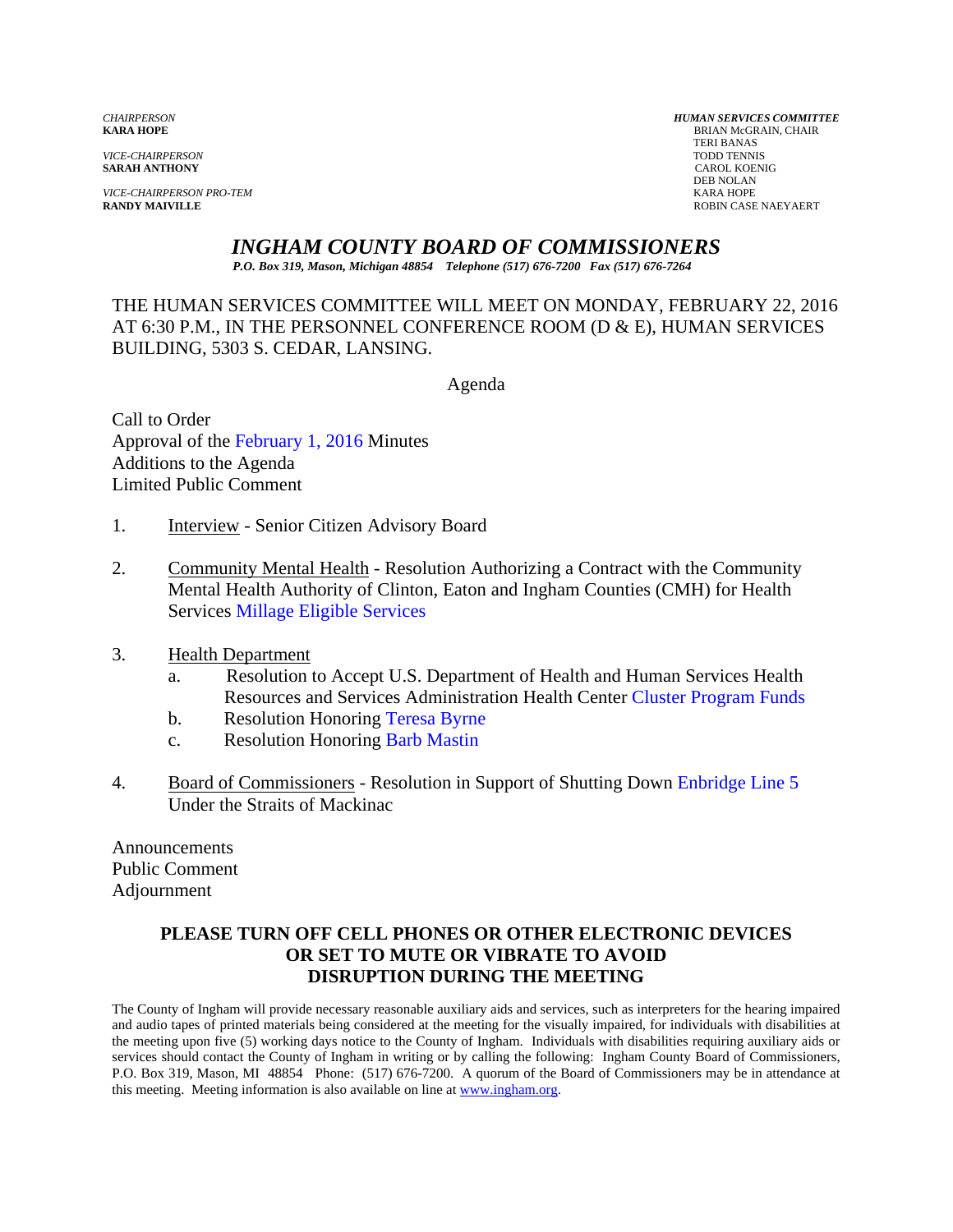#### HUMAN SERVICES COMMITTEE February 1, 2016 Draft – Minutes

<span id="page-1-0"></span>

| <b>Members Present:</b> | McGrain, Banas, Tennis, Nolan, Hope, and Case-Naeyaert                             |
|-------------------------|------------------------------------------------------------------------------------|
| Members Absent:         | Koenig                                                                             |
| <b>Others Present:</b>  | Jared Cypher, Linda Vail, Philip Bergquist, June Morse, Henry Rojas, and<br>others |

The meeting was called to order by Chairperson McGrain at 6:33 p.m.in the Personnel Conference Room "D&E" of the Human Services Building, 5303 S. Cedar Street, Lansing, Michigan.

#### Approval of the January 25, 2016 Minutes

MOVED BY COMM. BANAS, SUPPORTED BY COMM. HOPE, TO APPROVE THE MINUTES OF THE JANUARY 25, 2016 MEETING. THE MOTION CARRIED UNANIMOUSLY. Absent: Commissioner Koenig. Additions to the Agenda

5. Update Regarding the Contract with Ingham Health Plan (IHP)

#### Limited Public Comment

None.

#### 1. Interviews

a. Senior Citizen Advisory Board

June Morse interviewed for appointment to the Senior Citizen Advisory Board

b. Community Health Center Board

Phillip Bergquist interviewed for appointment to the Community Health Center Board

### MOVED BY COMM. CASE-NAEYAERT, SUPPORTED BY COMM. TENNIS, TO ADOPT A CONSENT AGENDA OF THE FOLLOWING ACTION ITEMS:

- 2. Facilities Resolution Amending the Agreement with Hobbs+Black to Provide Architectural and Engineering (A&E) Services for Health Department Renovations to the Human Services Building
- 3. Health Department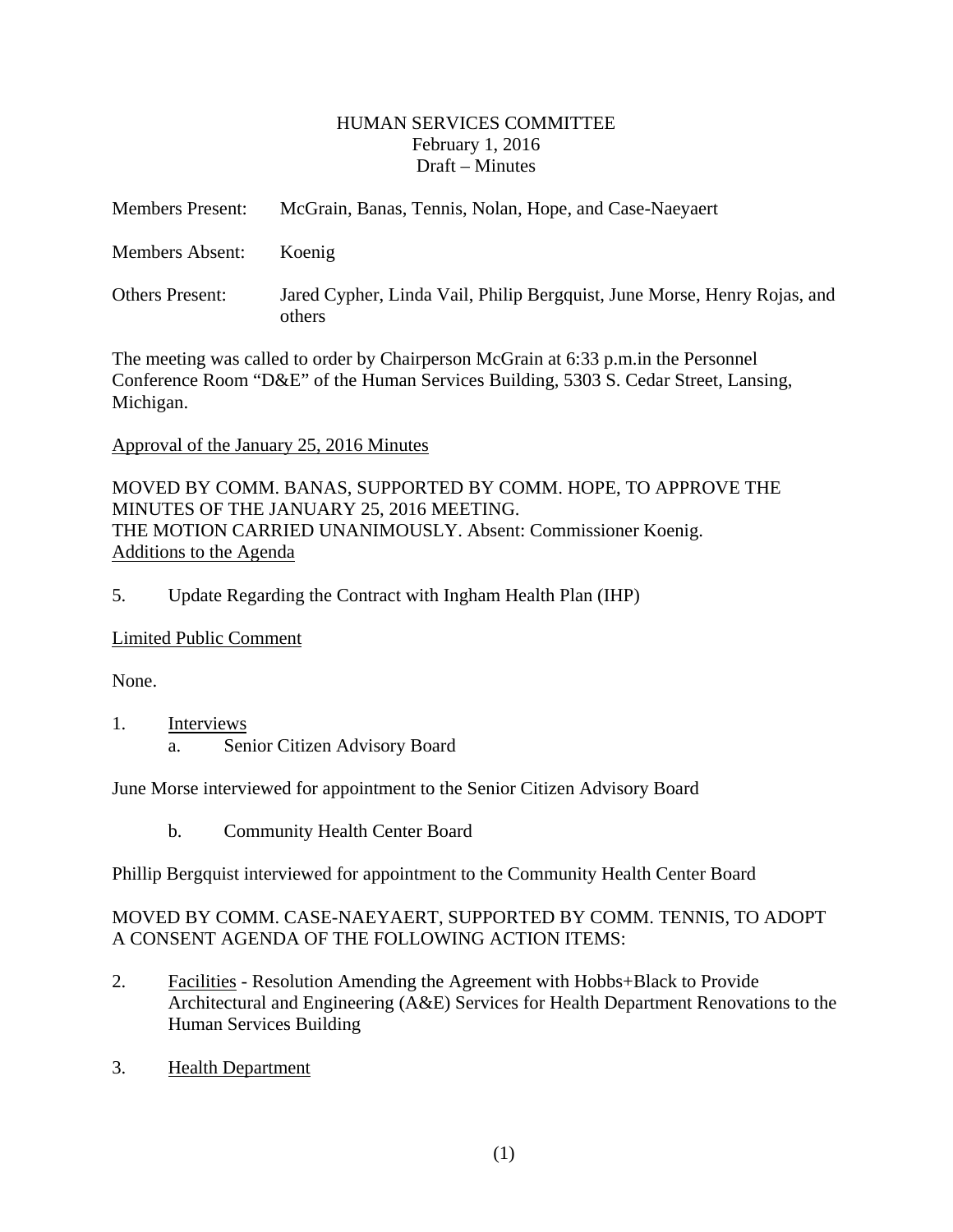- b. Resolution to Authorize an Agreement with TransFirst as a Credit/Debit Card Processing Agent for Ingham County Health Department
- c. Resolution to Authorize Amendment #2 to the 2015-2016 Comprehensive Agreement with the Michigan Department of Health and Human Services

THE MOTION CARRIED UNANIMOUSLY. Absent: Commissioner Koenig.

THE MOTION TO APPROVE THE ITEMS ON THE CONSENT AGENDA CARRIED UNANIMOUSLY. Absent: Commissioner Koenig.

### 3. Health Department

a. Code-a-Thon Prize Memo

MOVED BY COMM. TENNIS, SUPPORTED BY COMM. HOPE, TO APPROVE THE REQUEST TO GRANT THE AWARD CHECK TO MR. WOOSTER.

Commissioner Banas thanked the employee for speaking up and identifying the fact that he received the money as an employee of Ingham County.

THE MOTION CARRIED UNANIMOUSLY. Absent: Commissioner Koenig.

d. Presentation: Ingham County Health Facilities and Clinics

Linda Vail, Health Officer, presented a map of the Ingham County Health Facilities and Clinics throughout the county.

e. Presentation: Ingham County Health Department Activities Regarding Lead and Other Environmental Toxins

Ms. Vail gave a presentation regarding lead and the County's role in monitoring children's lead levels in their blood.

Commissioner Banas asked how to prevent lead expose in the County's housing stock.

Ms. Vail answered that certification from landlords showing that the water had some sort of risk assessment could prevent more lead exposure.

Commissioner Banas asked if there was any current legal requirement for notifying homeowners or tenants about the risk of lead in a house.

Ms. Vail answered that beyond the disclosure statement when purchasing a home, there was none.

There was a discussion regarding lead exposure in Lansing's housing stock.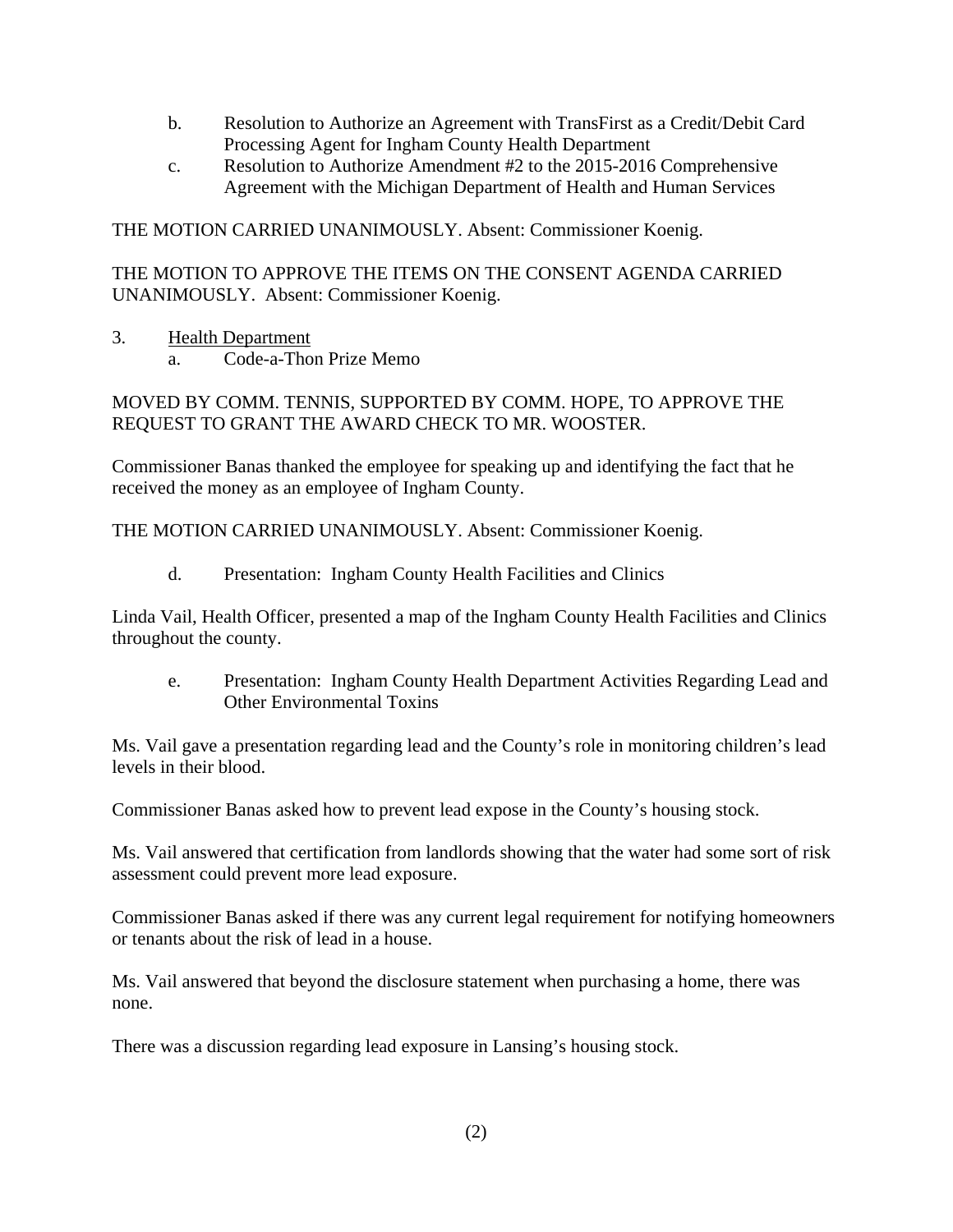Chairperson McGrain asked how many people in the Health Department were working on lead safety.

Ms. Vail answered that no employee was working full time on lead safety, but several employees' jobs within the Health Department involved lead safety.

Commissioner Case-Naeyaert stated that radon had to be remediated if tested positive in a home.

4. Discussion - Mental Health Services at the Ingham County Jail

Jared Cypher, Deputy Controller, provided an update on Psychiatric Services at the Jail.

5. Update Regarding the Contract with Ingham Health Plan (IHP)

Chairperson McGrain provided a status update on the contract with IHP.

Commissioner Nolan stated that she did not have confidence in going with IHP and that she would like to see the health plan go in-house. She further stated that she would appreciate a two track process: to continue using IHP and being proactive in seeing what a revised, in-house health plan would look like.

Commissioner Case-Naeyaert stated that she felt the County had been played, and that IHP was pushing the County as far as they could because they knew that the County would not do anything about it. She further stated that what they had done was disrespectful and that it would not change.

Commissioner Tennis stated that he would like the County attorneys to talk to IHP's attorneys to learn more about IHP's concerns. He further stated that he wanted to learn what the facts were before taking any action.

Commissioner Case-Naeyaert stated that she was unsure what the issues were, but the facts were that the contract was not signed, no one had been notified of any issues, and they had had numerous months to clear things up.

Commissioner Hope asked when the contract was presented.

Mr. Cypher answered November 30, 2015.

Commissioner Nolan stated that IHP's conduct did not make any business sense.

Chairperson McGrain stated that the importance of getting the contract signed needed to be emphasized to getting the problem solved.

Commissioner Hope asked what arrangement was in place during the interim period.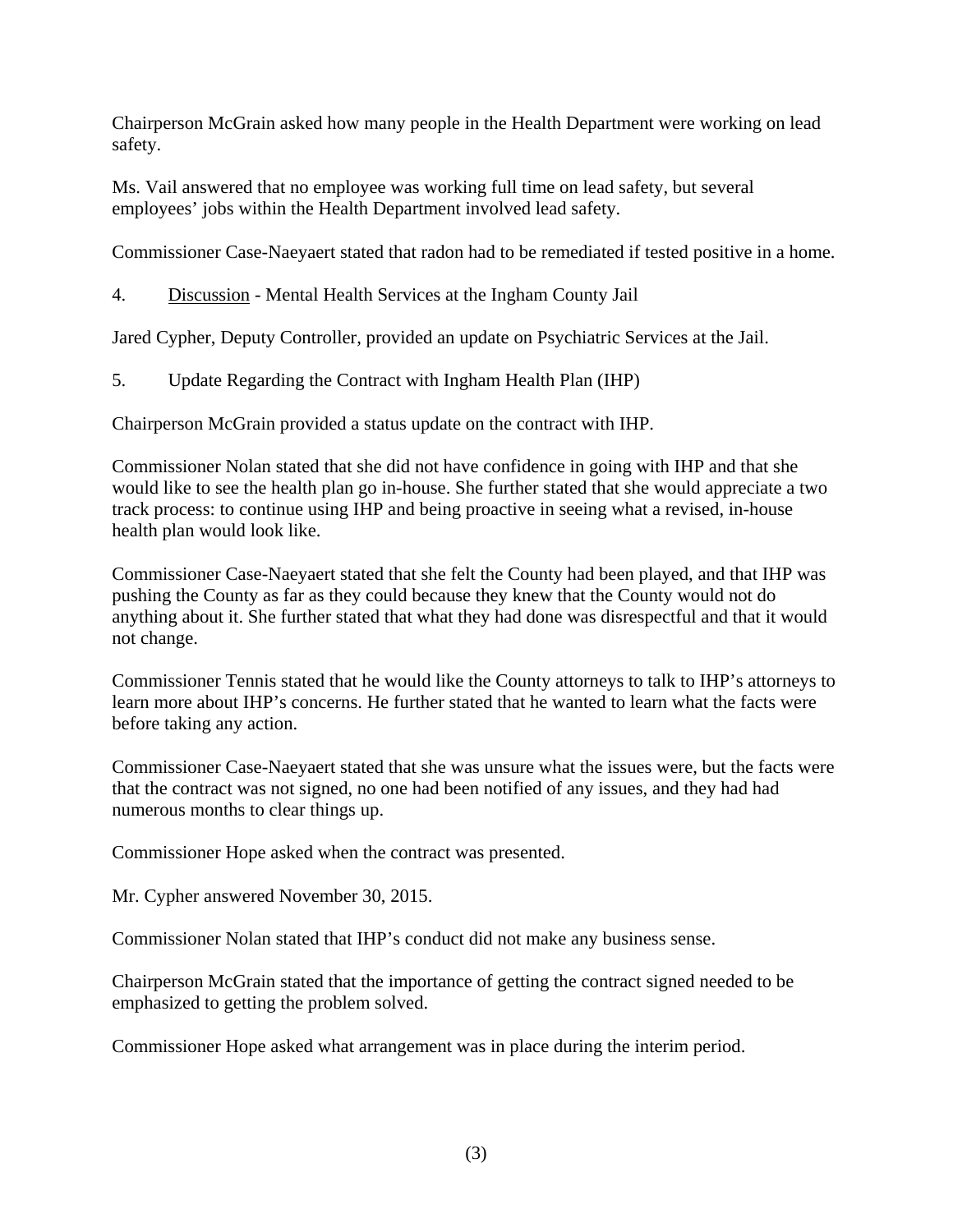Mr. Cypher answered that the previous contracted ended December 31, 2015 and that there was currently nothing in place as there was no signed contract.

Commissioner Nolan stated that she would appreciate the Committee coming to a consensus to figure out how the health plan might be handled in-house by the County.

Commissioner Banas stated that it was disappointing to hear that IHP had not communicated earlier. She stated that it was puzzling how long it took them to respond considering that there had been a breakdown of trust in the past year and a half. She further stated that in terms of looking at alternative health care options, it was valuable to look at the future health care needs of the County and that it needed to be examined in the future.

There was a discussion regarding communication with IHP.

Commissioner Case-Naeyaert asked what the time frame was.

Chairperson McGrain stated that if the Board chose to, it had the right to pass a resolution that would cut out January from the contract.

Commissioner Hope stated that the delay should be looked at further before any action was taken.

There was a discussion regarding membership numbers and the terms of the IHP.

Chairperson McGrain stated that the discussion would be added to the agenda for the next meeting. He further stated that the urgency needed to be expressed to staff.

Commissioner Case-Naeyaert stated that even if the contract was signed, it would still leave January hanging.

Chairperson McGrain stated that the contract was for the calendar year, so nothing would need to be added to it. He then asked Mr. Cypher to communicate the urgency to the attorneys.

#### Announcements

None.

Public Comment

None.

Adjournment

The meeting was adjourned at 7:38 p.m.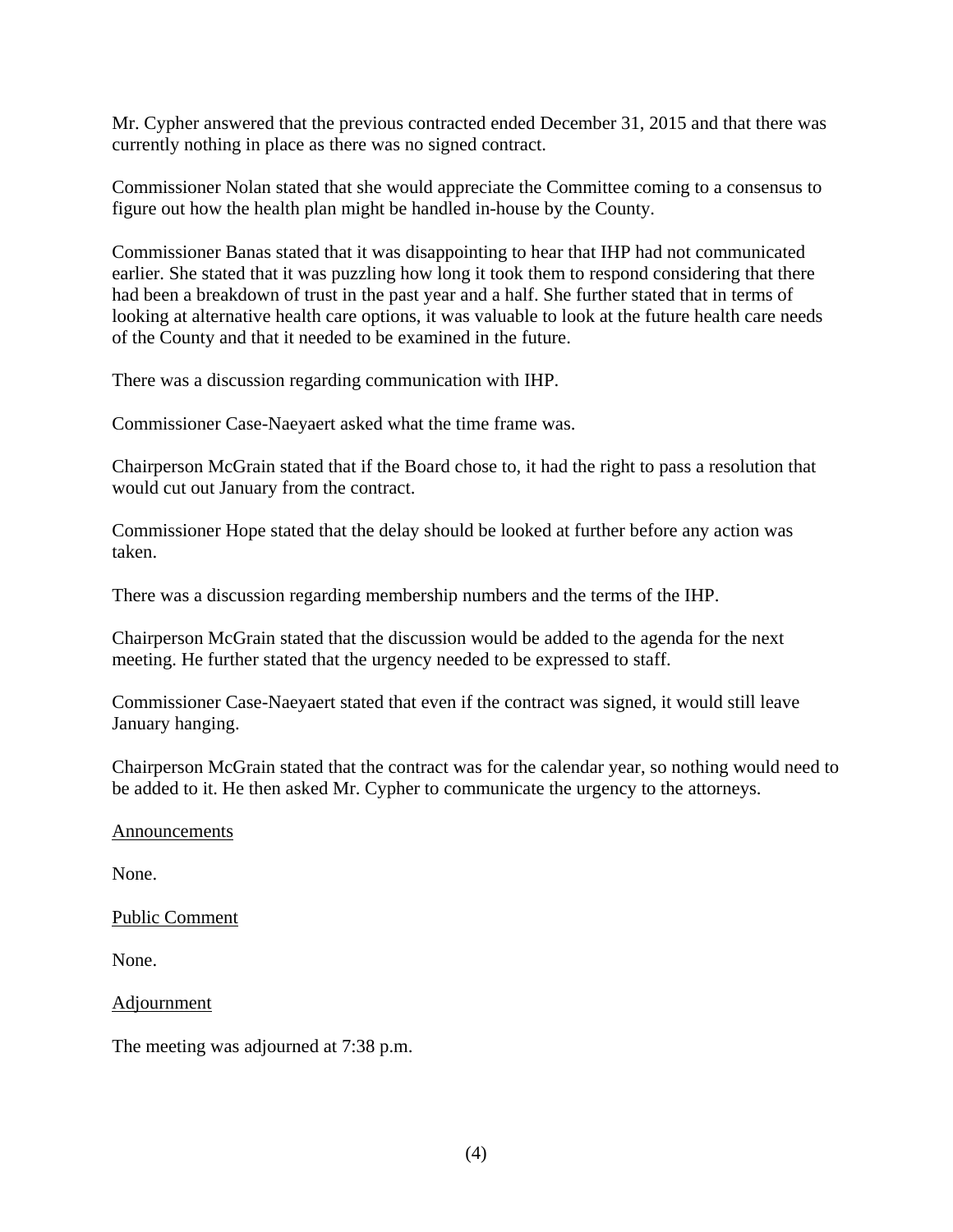# **FEBRUARY 22, 2016 HUMAN SERVICES AGENDA STAFF REVIEW SUMMARY**

# **ACTION ITEMS:**

# **The Deputy Controller is recommending approval of the following resolutions**

*2. Community Mental Health – Resolution Authorizing a Contract with the Community Mental Health Authority of Clinton, Eaton and Ingham Counties (CMH) for Health Services Millage Eligible Services*  This resolution authorizes a contract not to exceed \$1,218,286 with CMH for health services millage eligible services provided for the period of October 1, 2015 through September 30, 2016. These services include:

- A free-standing (outside of hospital grounds) 24/7 psychiatric crisis services and inpatient pre-screening unit
- An assessment and referral team
- Urgent care and intensive homebased treatment program for at-risk children, youth, and their families
- A spectrum of community-based treatment teams for vulnerable populations
- Psychiatric inpatient claims on individuals admitted directly from the jail to psychiatric inpatient facilities
- Psychiatric care and outpatient therapy for children and adults with moderate mental health needs

# *3. Health Department*

*a. Resolution to Accept U.S. Department of Health and Human Services Health Resources and Services Administration Health Center Cluster Program Funds* 

This resolution authorizes acceptance of the U.S. Department of Health and Human Services Health Resources and Services Administration (HRSA) Health Center Cluster Program annual base funding award for the budget period of February 1, 2016 through January 31, 2017 in the amount up to \$2,286,075.

# *b. Resolution Honoring Teresa Byrne*

This resolution honors Teresa Byrne for her 21 years of service to Ingham County staff and residents.

# *c. Resolution Honoring Barb Mastin*

This resolution honors Barb Mastin for her 18 years of service to Ingham County staff and residents.

### *4. Board of Commissioners – Resolution in Support of Shutting Down Enbridge Line 5 under the Straits of Mackinac*

This resolution supports the shut-down of Enbridge Line 5 under the Straights of Mackinac.

# **OTHER ITEMS:**

*1. Interview – Senior Citizen Advisory Board*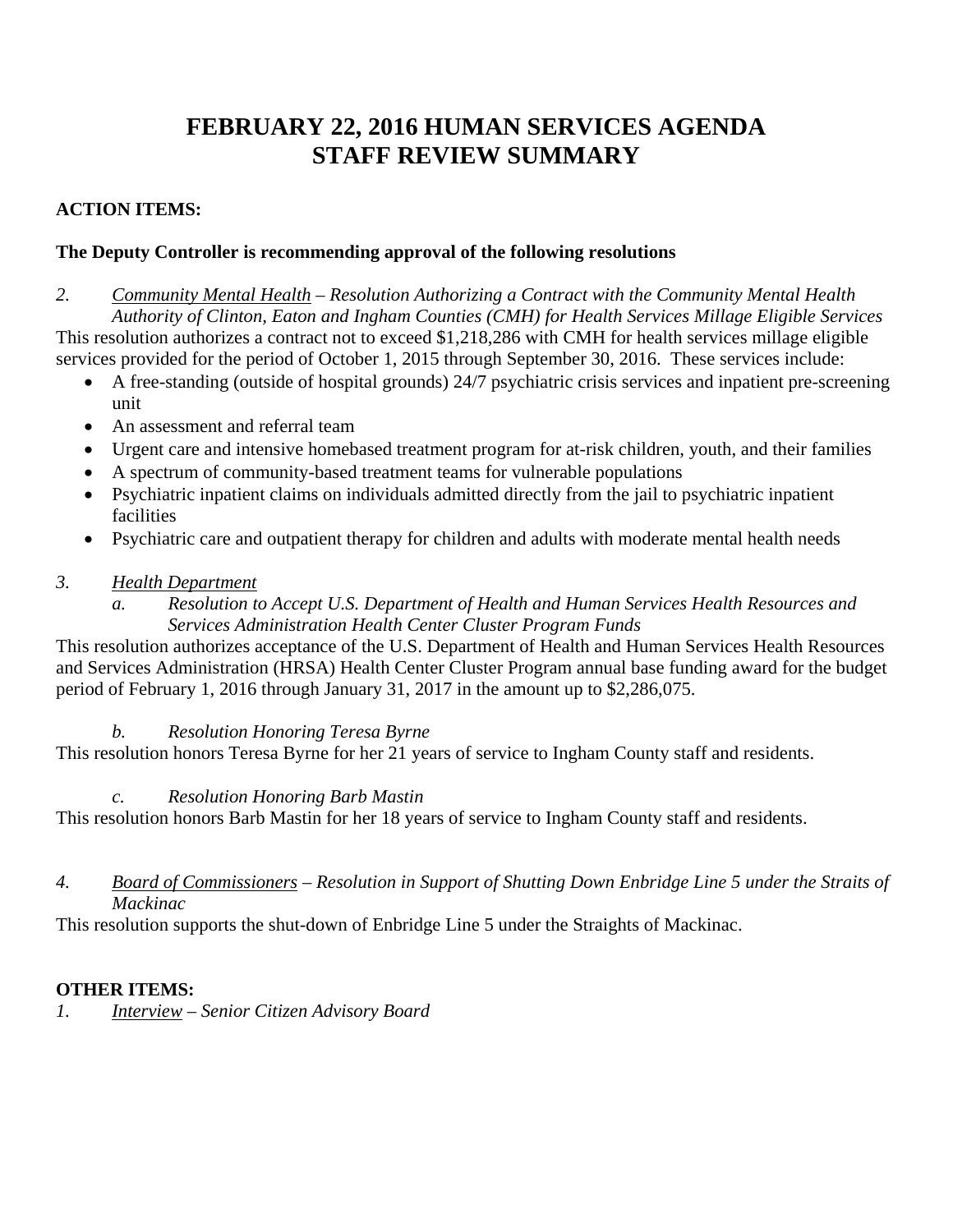# **Agenda Item 2**

<span id="page-6-0"></span>

| TO:   | Human Services and Finance Committees     |
|-------|-------------------------------------------|
| FROM: | Jared Cypher, Deputy Controller           |
| DATE: | February $3, 2016$                        |
| RE:   | Health Services Millage Contract with CMH |

The 2016 budget contains \$1,218,286 allocated from the health services millage to Community Mental Health (CMH). This resolution authorizes a contract for those funds, to provide various mental health services to millage eligible residents of Ingham County.

More details can be found in the attached proposal from CMH.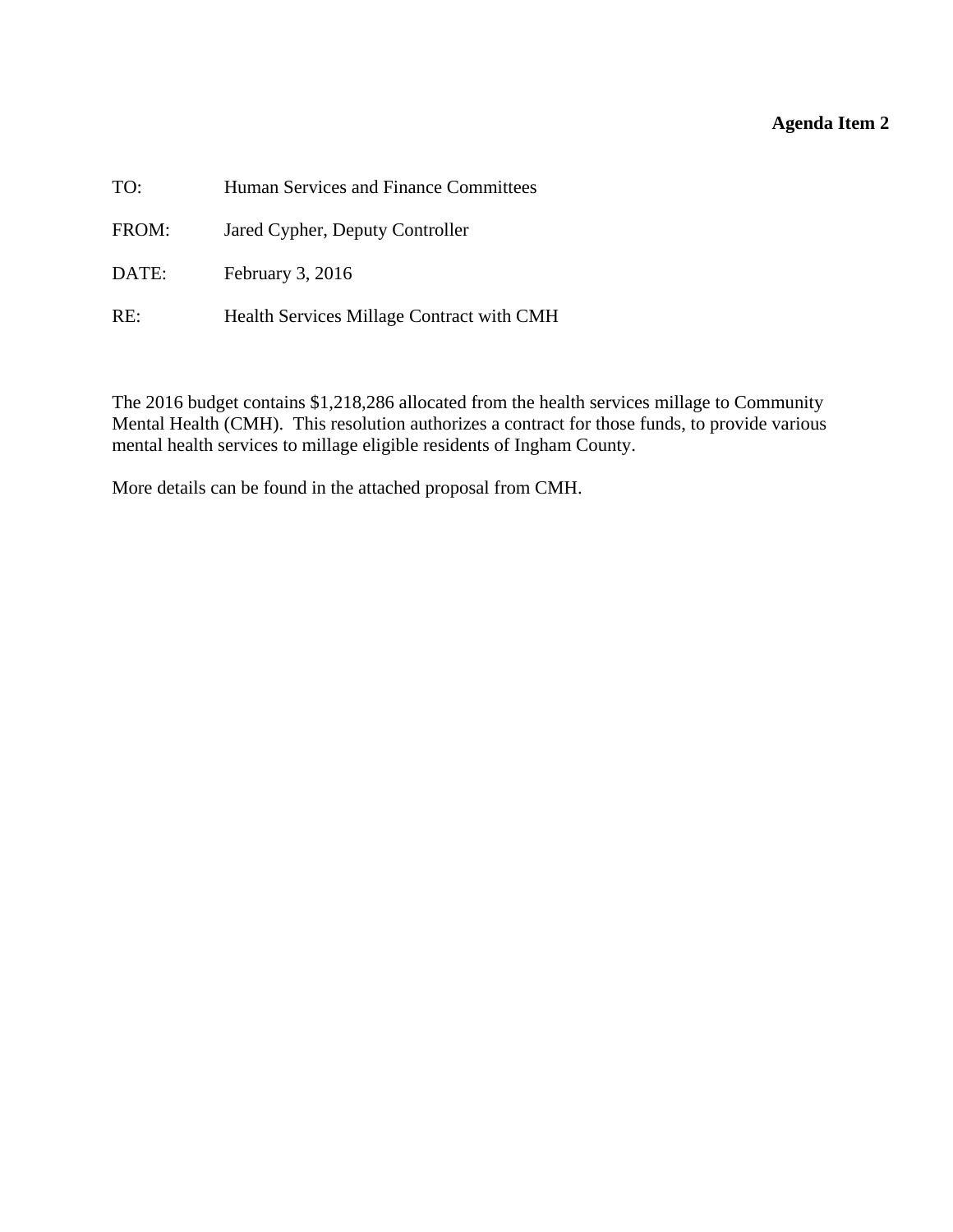Community Mental Health Authority of Clinton, Eaton, and Ingham Counties Proposal for the continued use of Ingham County Health Services Millage to close gaps in Ingham County's behavioral health care system FY2016

**Summary of proposal**: This proposal requests:

Continuation of Ingham County Health Services Millage funding, to the Community Mental Health Authority of Clinton, Eaton, and Ingham Counties (CMH), to support a comprehensive package of behavioral healthcare services designed to address the most pressing behavioral healthcare needs in the Ingham County community.

**Context:** With ongoing experience with the significant State General Fund reduction (2/3 of the funds formerly provided to CMH) and the implementation of the Healthy Michigan Plan, the Community Mental Health Authority of Clinton, Eaton, and Ingham Counties (CMH) has, at this point, much greater clarity as to the fiscal and service gaps resulting from these changes. This clarity underscores the substantial set of services and persons which are not covered by the Healthy Michigan Plan – costs which must be covered by the scarce State General Fund and local dollars within CMH's budget. Many of these costs are related to the provision of services to persons for whom CMH is the provider and cost underwriter, but who are not eligible for the Healthy Michigan Plan. This group includes those enrolled in Medicare and not eligible for Medicaid, those with "spend down" Medicaid eligibility, and those with chronic and urgent mental health treatment needs (crisis stabilization, day program services, residential care, casemanagement) not covered by their families' commercial coverage.

The services proposed in this document **address longstanding gaps in services** and **gaps that emerged with the dramatic cut in state General Fund dollars** to this CMH and CMHs across the state.

**A. Closing newly emerging gaps in Ingham County's essential behavioral health care services system:** These service gaps are the result of the dramatic cut (65%), implemented in April 2014 and expanded in October 2014, in state General Fund dollars to this CMH and CMHs across the state.

**The community's free‐standing (outside of hospital grounds) 24/7 Psychiatric Crisis Services and Inpatient Pre‐Screening Unit:** This unit provides around‐the‐clock access to highly trained behavioral health clinicians who provide: crisis intervention, psychiatric inpatient pre-screening (and funding authorization), short-term stabilization, diversion to appropriate levels of care, housing assistance, and linkages to needed services to adults, children, and adolescents.

**The community's Assessment and Referral Team:** This unit provides a full bio‐psychosocial assessment and a comprehensive behavioral health and ancillary treatment, supports, and referral plan (using person‐centered planning methods) for adults who are uninsured.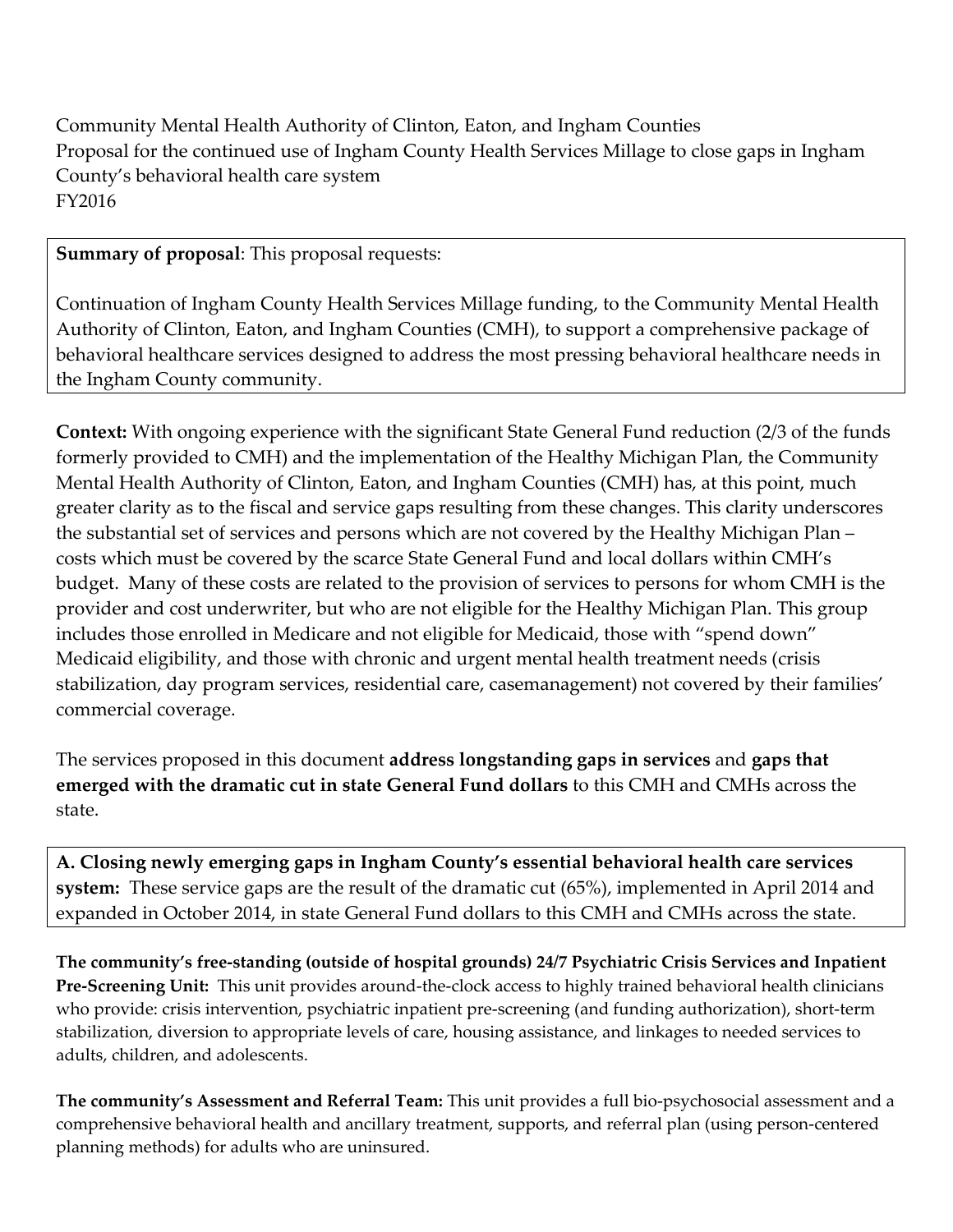**The community's urgent care and intensive homebased treatment program for at‐risk children, youth, and their families:** This program works to improve the ability of children and youth, with serious emotional disturbance, to function better at home, in school, in the community, and with peers by providing ‐ primarily in the home, school, and workplace of the families enrolled in this program (with some services provided at CMH offices) ‐ family and individual psychotherapy, psychiatry, nursing, parenting skills, crisis therapeutic group home, training and coaching, school liaison services, and referral network linkages.

**A spectrum of community‐based treatment teams for vulnerable populations:** These multidisciplinary teams, made up of mental health therapists/casemanagers, psychiatrists, nurses, mental health workers/consumer services specialists, and peer support specialists, provide psychotherapy, psychiatry, nursing, and a range of supports to **adults with very high levels of mental health needs, those enrolled in a specialized older adult program, and adults with intellectual/developmental disabilities.** 

**Psychiatric inpatient care for jail inmates:** In addition to the jail‐based services, CMH has also paid all psychiatric inpatient claims on individuals admitted directly from the jail to psychiatric inpatient facilities. Given that these claims are paid with State General Fund dollars and given the dramatic cut in this CMH's State General Fund revenues, **CMH is without the funds to continue to pay these psychiatric inpatient costs** and others previously funded by State General Fund dollars.

### **B. Development of low cost safety net services to meet the needs of the unserved**:

**Psychiatric care and outpatient therapy for children and adults with moderate mental health needs**: This community has long experienced a significant and growing gap in the availability of office‐based outpatient psychotherapy for children, adolescents and adults. These services (along with CMH's 24/7 psychiatric crisis services unit) provide the community's mental health safety net.

C**ost of proposed services in FY2016: \$1,218,286**

**Estimated number of Ingham County residents meeting the millage criteria who will be served: 730**

**Actual Expenses and numbers meeting millage criteria served in FY2015**

**Actual Expense in FY 2015 \$3,044,637 Actual Billed in FY 2015: \$2,061,088 (2015 Millage Amount) FY 15 CMHA‐CEI General Fund \$ 983,549**

**Actual number of Ingham County residents meeting the millage criteria served: 1,235**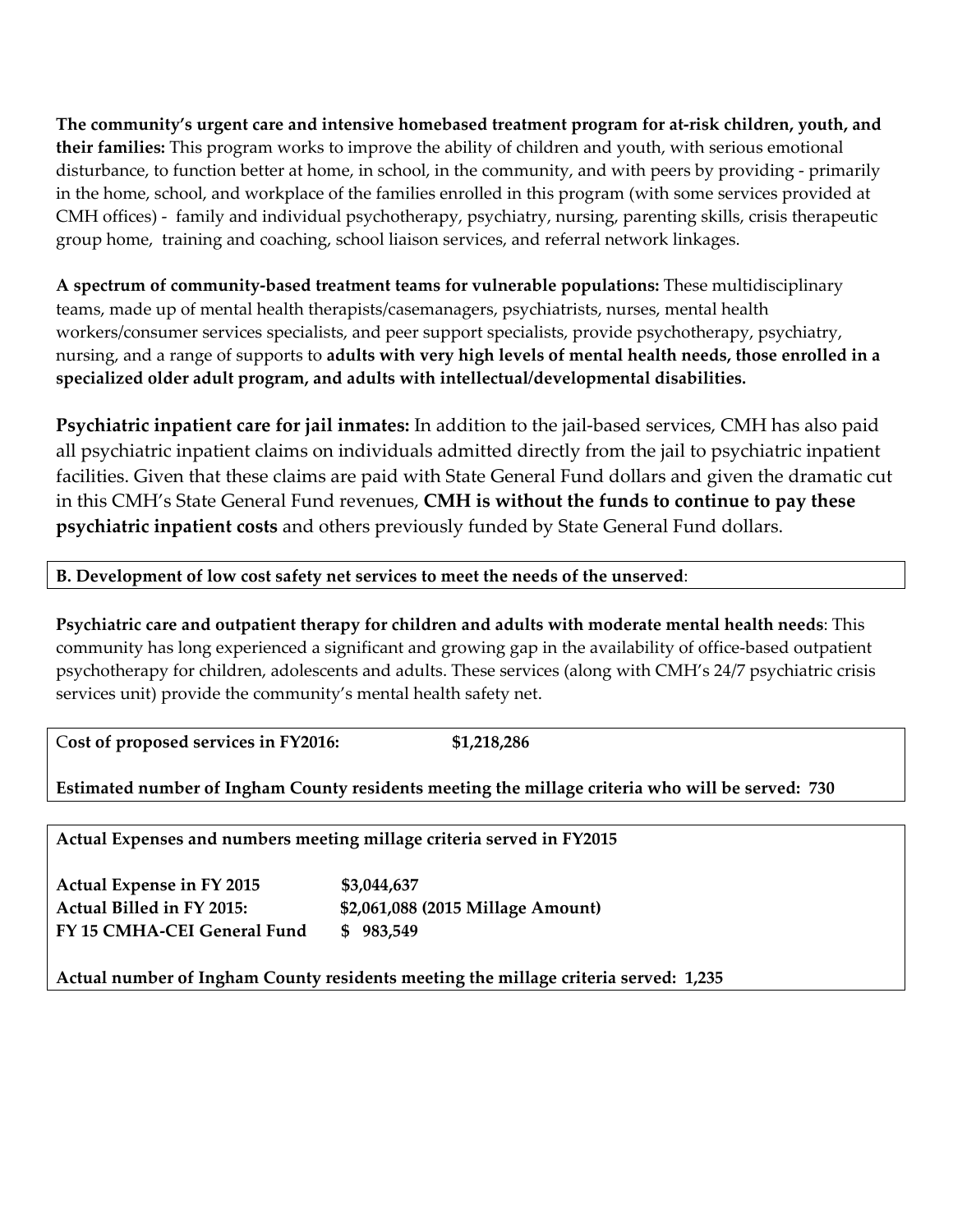Introduced by the Human Services and Finance Committees of the:

### INGHAM COUNTY BOARD OF COMMISSIONERS

### **RESOLUTION AUTHORIZING A CONTRACT WITH THE COMMUNITY MENTAL HEALTH AUTHORITY OF CLINTON, EATON AND INGHAM COUNTIES (CMH) FOR HEALTH SERVICES MILLAGE ELIGIBLE SERVICES**

WHEREAS, the State of Michigan dramatically reduced State General Fund payments to CMH in fiscal year 2015; and

WHEREAS, the cut eliminated 67% of the State General Fund dollars to the CMH system; and

WHEREAS, these cuts continue to cause ongoing fiscal and service gaps for CMH; and

WHEREAS, CMH has submitted a proposal to Ingham County to use Health Services Millage dollars to fund essential services and alleviate the cut in State General Fund dollars.

WHEREAS, funds from the health services millage are allocated in the County's 2016 budget for this purpose.

THEREFORE BE IT RESOLVED, the Ingham County Board of Commissioners authorizes a contract not to exceed \$1,218,286 with CMH for services provided for the period of October 1, 2015 through September 30, 2016.

BE IT FURTHER RESOLVED, funds for this contract with CMH will come from the Health Services Millage.

BE IT FURTHER RESOLVED, funds will be utilized by CMH for Health Services Millage eligible services including:

- A free-standing (outside of hospital grounds) 24/7 psychiatric crisis services and inpatient pre-screening unit
- An assessment and referral team
- Urgent care and intensive homebased treatment program for at-risk children, youth, and their families
- A spectrum of community-based treatment teams for vulnerable populations
- Psychiatric inpatient claims on individuals admitted directly from the jail to psychiatric inpatient facilities
- Psychiatric care and outpatient therapy for children and adults with moderate mental health needs

BE IT FURTHER RESOLVED, that the Chairperson of the Ingham County Board of Commissioners is hereby authorized to sign any necessary contract documents on behalf of the County after approval as to form by the County Attorney.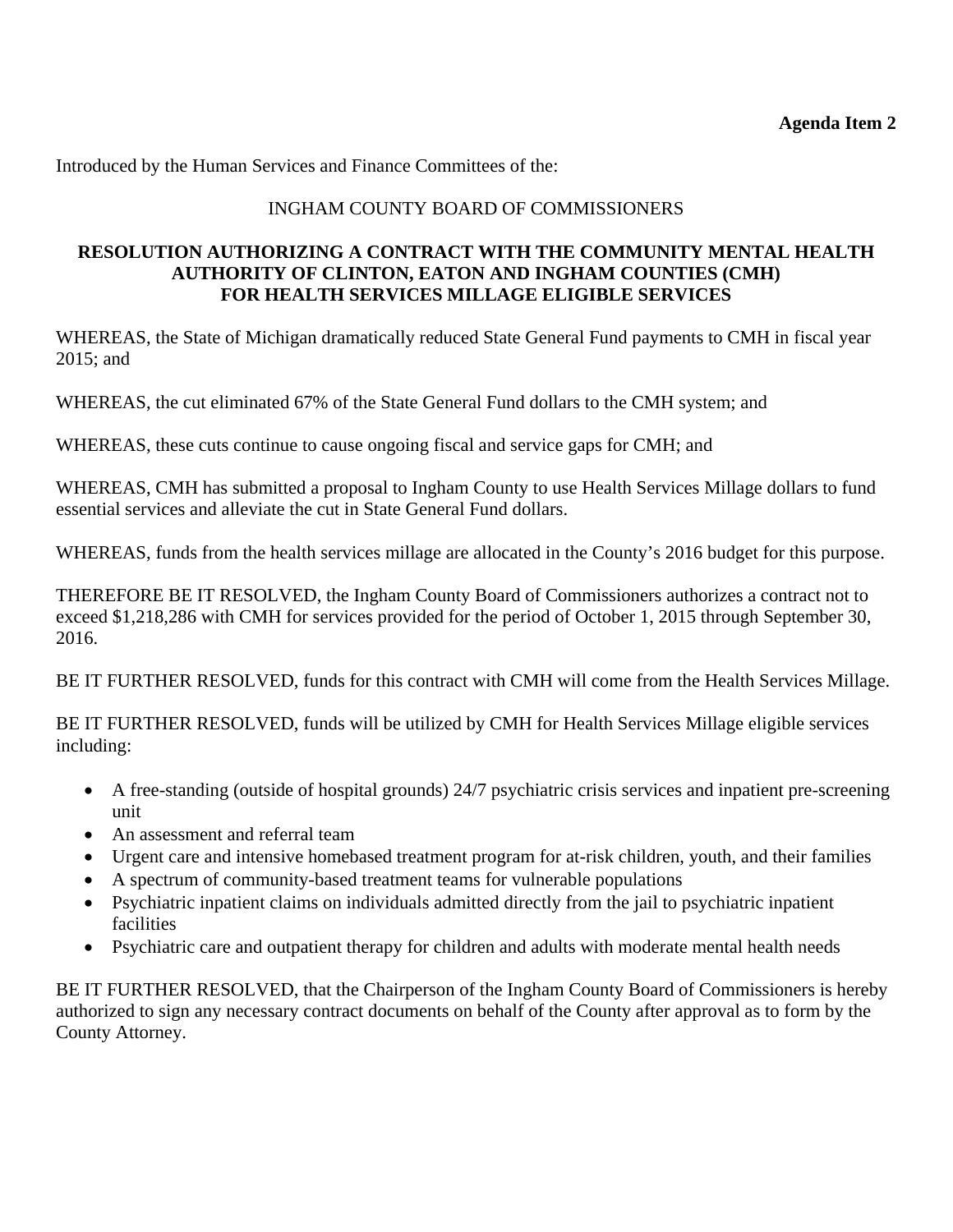#### **Agenda Item 3a**

<span id="page-10-0"></span>

| TO:             | Human Services Committee<br><b>Finance Committee</b>                                                                                                                         |
|-----------------|------------------------------------------------------------------------------------------------------------------------------------------------------------------------------|
| <b>FROM:</b>    | Linda S. Vail, MPA, Health Officer                                                                                                                                           |
| DATE:           | January 27, 2016                                                                                                                                                             |
| <b>SUBJECT:</b> | Resolution to accept U.S. Department of Health and Human Services Health<br>Resources and Services Administration Health Center Cluster Program annual<br>base funding award |

This resolution authorizes Ingham County Health Department (ICHD) to accept the U.S. Department of Health and Human Services Health Resources and Services Administration (HRSA) Health Center Cluster Program annual base funding award.

Resolutions #11-316, #14-516, and #15-286 allowed ICHD to accept Health Center Cluster Program funds though HRSA for the grant period of November 1, 2010 through January 31, 2016.

Health Center Cluster Program funds allow ICHD to support primary care, dental, mental health, substance abuse and supportive services for Ingham County's low-income, uninsured and medically underserved population through the Ingham Community Health Centers. The base award also includes funding for outreach and enrollment efforts.

ICHD will receive the Health Center Cluster Program annual base funding award for the budget period of February 1, 2016 through January 31, 2017 in the amount up to \$2,286,075.00.

The Ingham County Community Health Center Board has reviewed and recommends the acceptance of the Health Center Cluster Program annual base funding award.

I recommend that the Ingham County Board of Commissioners authorize the acceptance of the Health Center Cluster Program funds through HRSA for the amount up to \$2,286,075.00 for the period of February 1, 2016 through January 31, 2017.

cc: Eric Thelen, w/ attachment Barbara Watts Mastin, w/attachment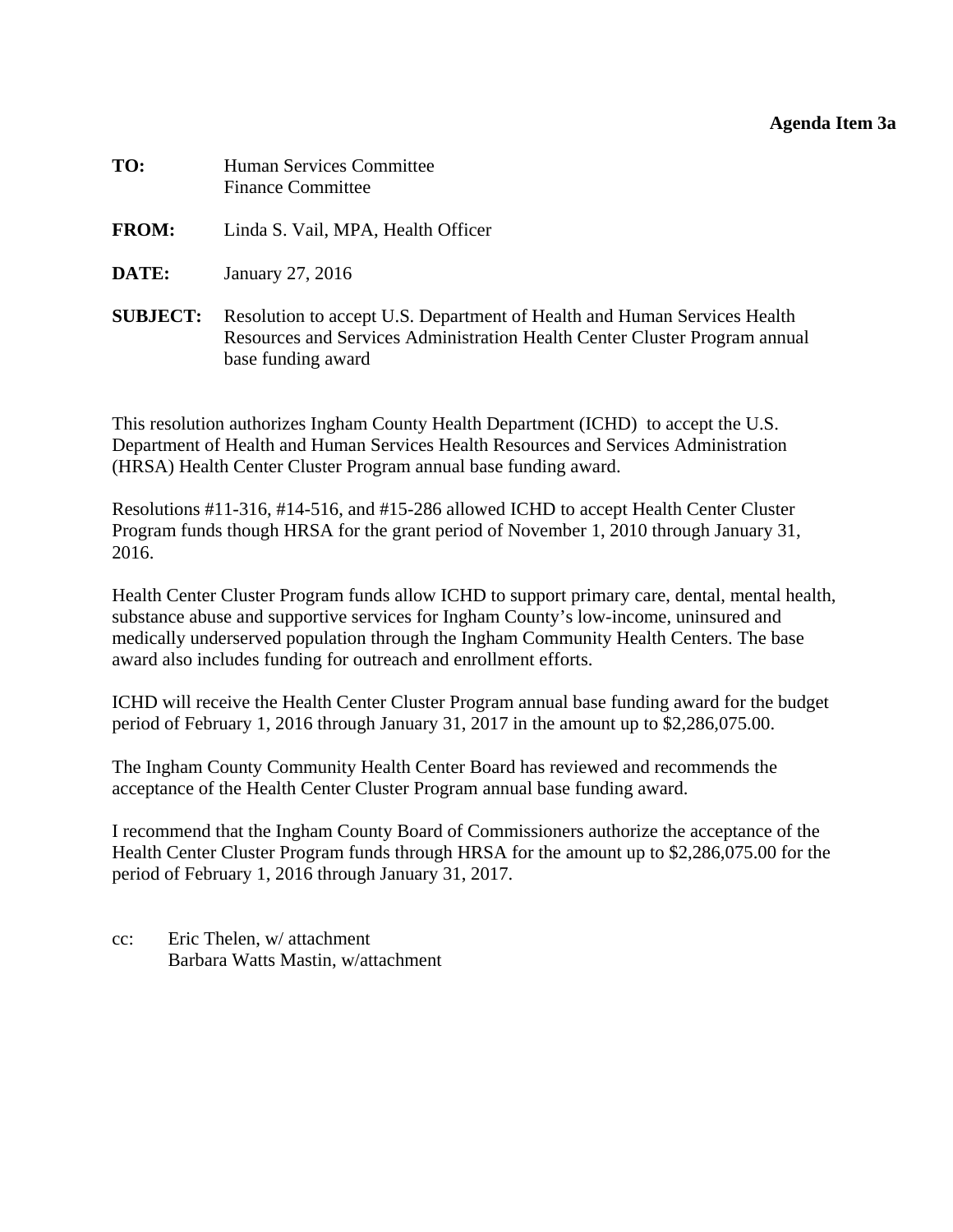Introduced by the Human Services and Finance Committees of the:

#### INGHAM COUNTY BOARD OF COMMISSIONERS

#### **RESOLUTION TO ACCEPT U.S. DEPARTMENT OF HEALTH AND HUMAN SERVICES HEALTH RESOURCES AND SERVICES ADMINISTRATION HEALTH CENTER CLUSTER PROGRAM FUNDS**

WHEREAS, in Resolution #11-316, #14-516, and #15-286 Ingham County Health Department's (ICHD) Community Health Centers accepted Health Center Cluster Program funds though the U.S. Department of Health and Human Services Health Resource and Services (HRSA) for the grant period of November 1, 2010 through January 31,2016; and

WHEREAS, Health Center Cluster Program funds allow for ICHD to support primary care, dental, mental health, substance abuse and supportive services for Ingham County's low-income, uninsured and medically underserved population through the Ingham Community Health Centers. The base award also includes funding for outreach and enrollment efforts; and

WHEREAS, ICHD will receive the Health Center Cluster Program annual base funding award for the budget period of February 1, 2016 through January 31, 2017 in the amount up to \$2,286,075.00; and

WHEREAS, the Ingham County Community Health Center Board has reviewed and recommends the acceptance of the annual base funding award; and

WHEREAS, the Health Officer recommends that the Board of Commissioners authorize the acceptance of the Health Center Cluster Program base funding award in the amount up to \$2,286,075.00.

THEREFORE BE IT RESOLVED, that the Board of Commissioners authorizes the acceptance of the Health Center Cluster Program base funding award in the amount up to \$2,286,075.00 through HRSA for the budget period of February 1, 2016 through January 31, 2017.

BE IT FURTHER RESOLVED, that the Controller/Administrator is authorized to make any necessary budget adjustments to the Health Department's budget consistent with this resolution.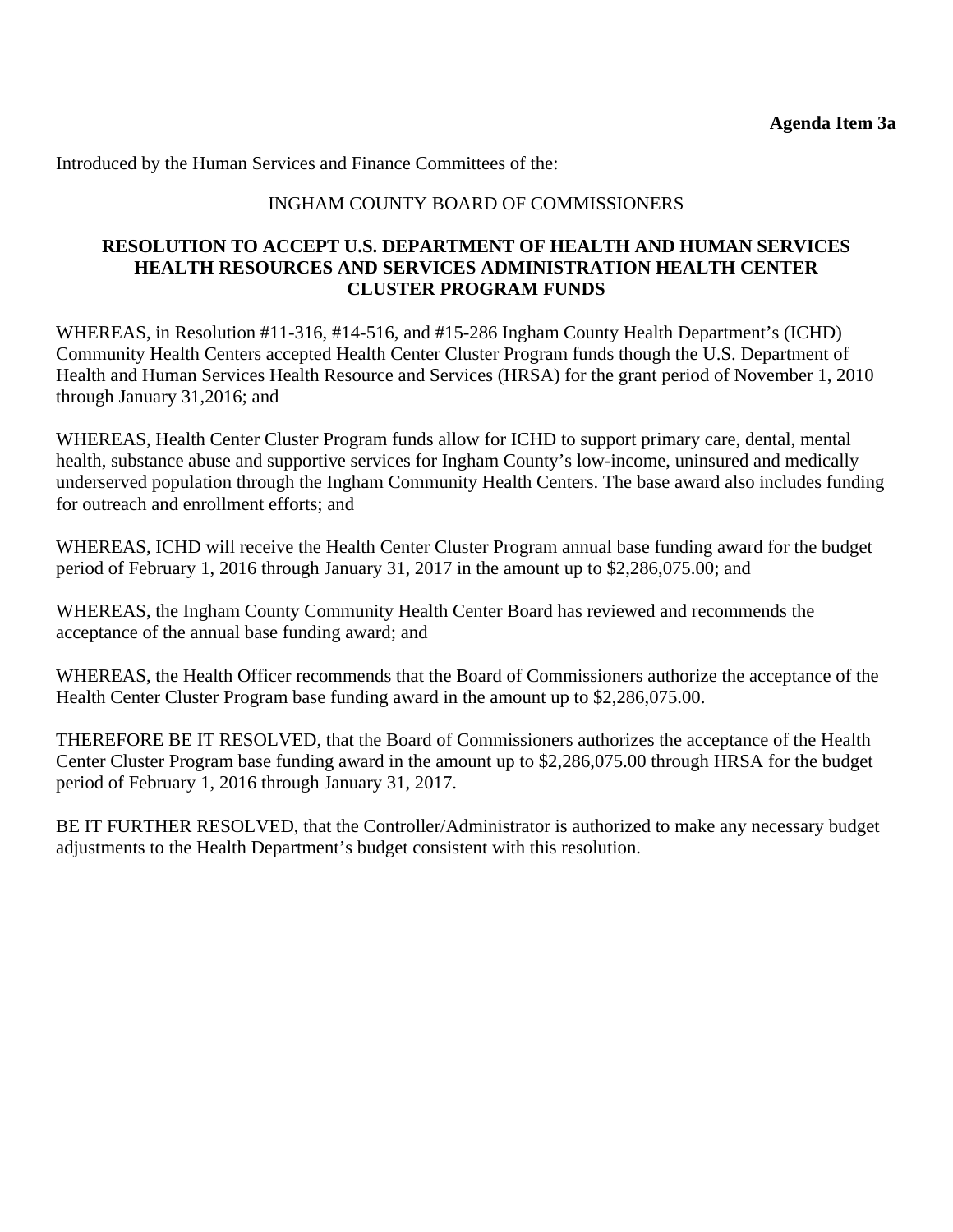# **Agenda Item 3b**

<span id="page-12-0"></span>

| TO:          | Human Services Committee                                     |
|--------------|--------------------------------------------------------------|
| <b>FROM:</b> | Linda S. Vail, MPA, Health Officer                           |
| <b>DATE:</b> | January 29, 2016                                             |
| RE:          | Recommendation to Authorize Resolution Honoring Teresa Byrne |
|              |                                                              |

This is a resolution honoring Teresa Byrne for her 21 years of service to Ingham County staff and residents. I recommend that the Board of Commissioners adopt the attached resolution.

c: Tracie Bolton w/attachment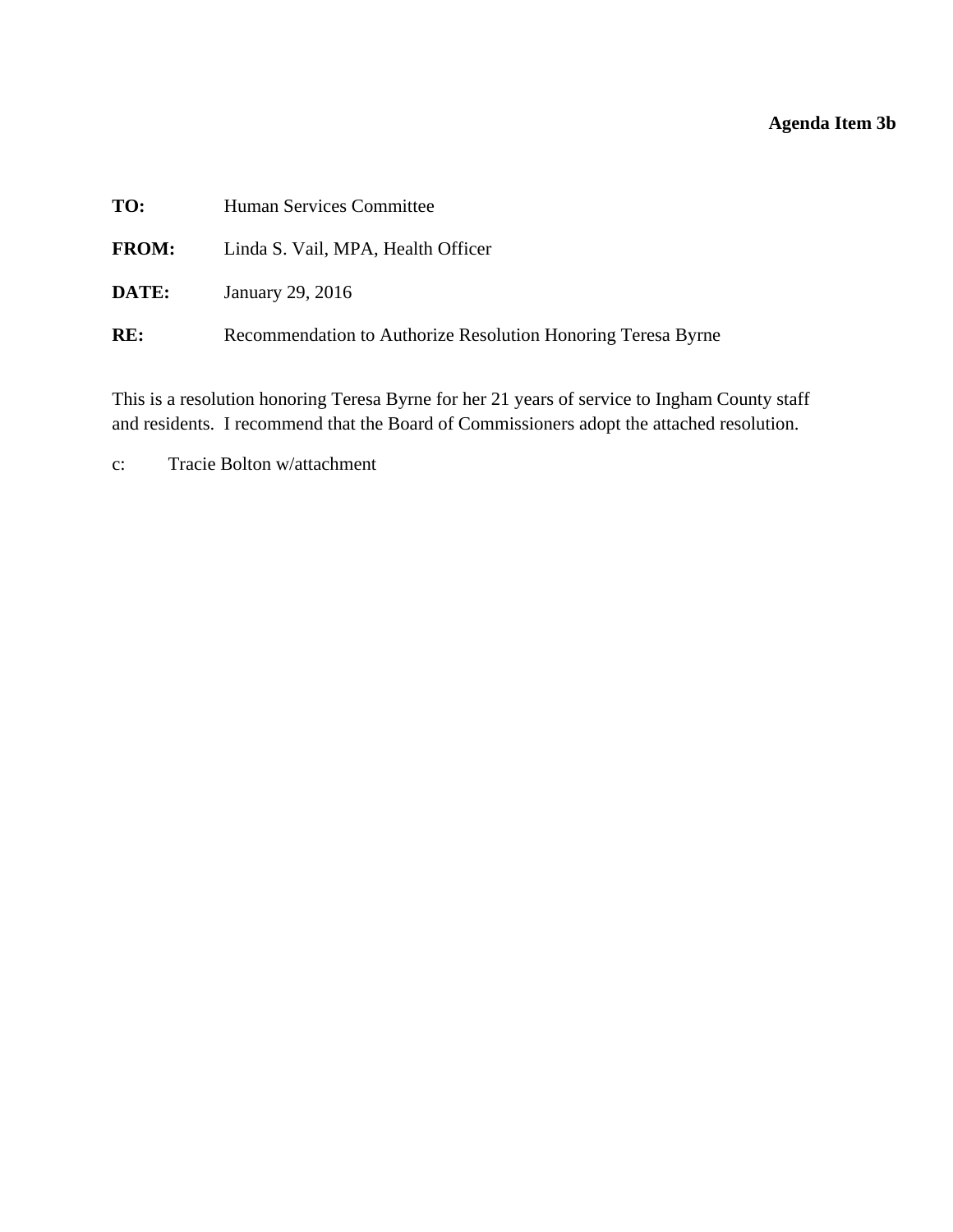Introduced by the Human Services Committee of the:

### INGHAM COUNTY BOARD OF COMMISSIONERS

### **RESOLUTION HONORING TERESA BYRNE**

WHEREAS, Teresa Byrne began her career with the Ingham County Health Department (ICHD) in 1994 as a Nutritionist working in the Women Infant and Children (WIC) program and Maternal and Infant Support Services (now called the Maternal Infant Health Program/MIHP); and

WHEREAS, in the role of WIC Nutritionist, Teresa was responsible for providing nutrition assessments and counseling, the development of nutrition education curricula, and high risk nutrition counseling for women, infants and children enrolled in WIC; and

WHEREAS, in the role of MIHP Nutritionist, Teresa provided nutrition counseling and education to pregnant women in order to promote changes that increased the likelihood of a healthy infant at birth; and

WHEREAS, Teresa has been a tremendous advocate and resource for thousands of women and children in our community who were at nutritional risk, assisting them in making behavior changes, facilitating referrals to services and supports as needed, and improving their quality of life; and

WHEREAS, Teresa has been a preceptor for and taken great pride in sharing her knowledge with the students preparing to become registered dieticians; and

WHEREAS, Teresa has been a highly skilled, productive, committed, and passionate dietitian whose career path reflects her longstanding commitment to public health and health promotion; and

WHEREAS, through years of dedicated work and supportive enthusiasm Teresa has built strong relationships with her colleagues and will be greatly missed by those who have had an opportunity to work with her.

THEREFORE BE IT RESOLVED, that the Ingham County Board of Commissioners hereby honors Teresa Byrne for her 21 years of dedicated service to the community, and for the contributions she has made to the Ingham County Health Department.

BE IT FURTHER RESOLVED, that the Board wishes her continued success in all of her future endeavors.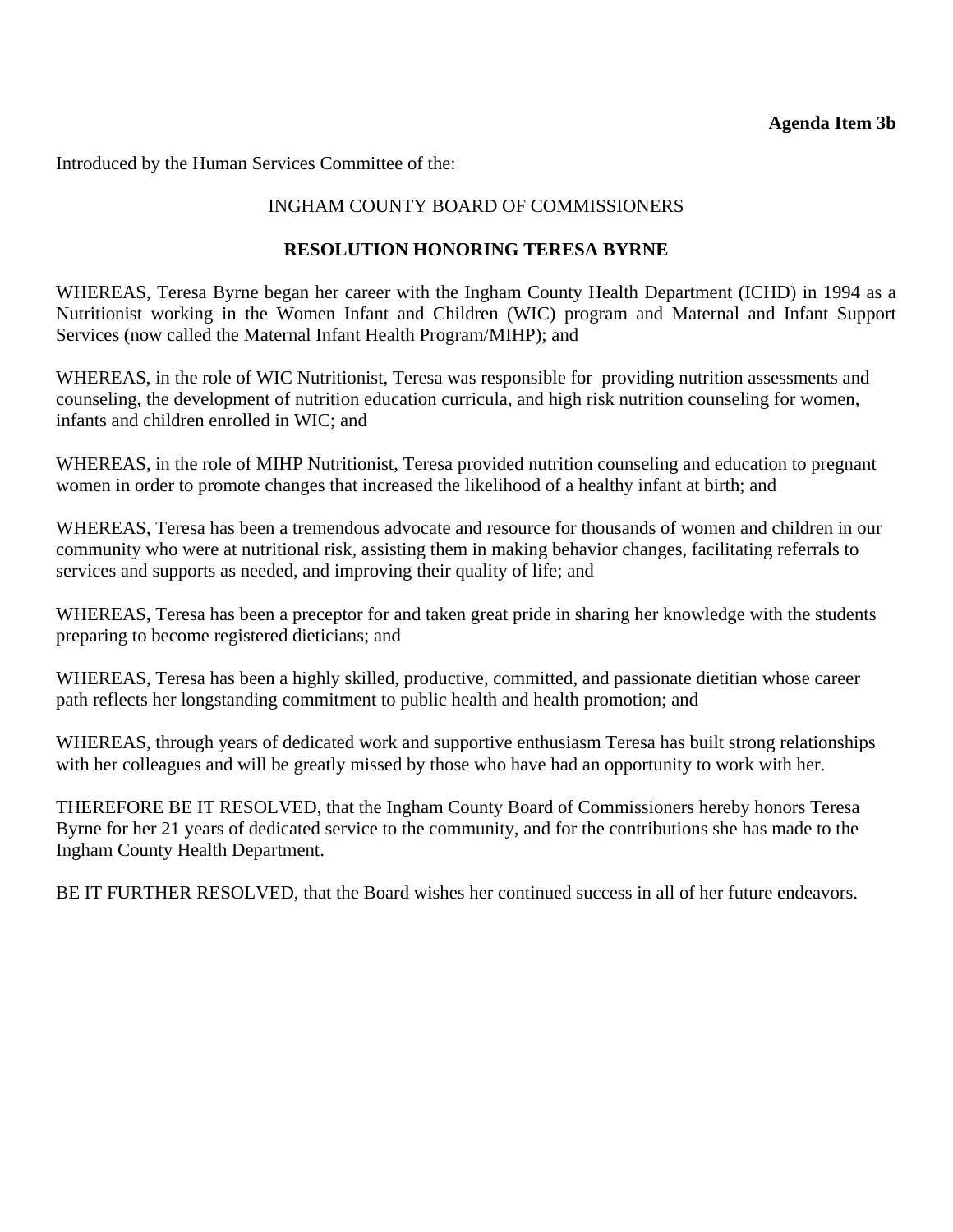# **Agenda Item 3c**

<span id="page-14-0"></span>

| TO:   | Human Services Committee                                    |
|-------|-------------------------------------------------------------|
| FROM: | Linda S. Vail, MPA, Health Officer                          |
| DATE: | January 29, 2016                                            |
| RE:   | Recommendation to Authorize Resolution Honoring Barb Mastin |

Attached is a resolution honoring Barb Mastin for her 18 years of service to Ingham County staff and residents. I recommend that the Board of Commissioners adopt the attached resolution.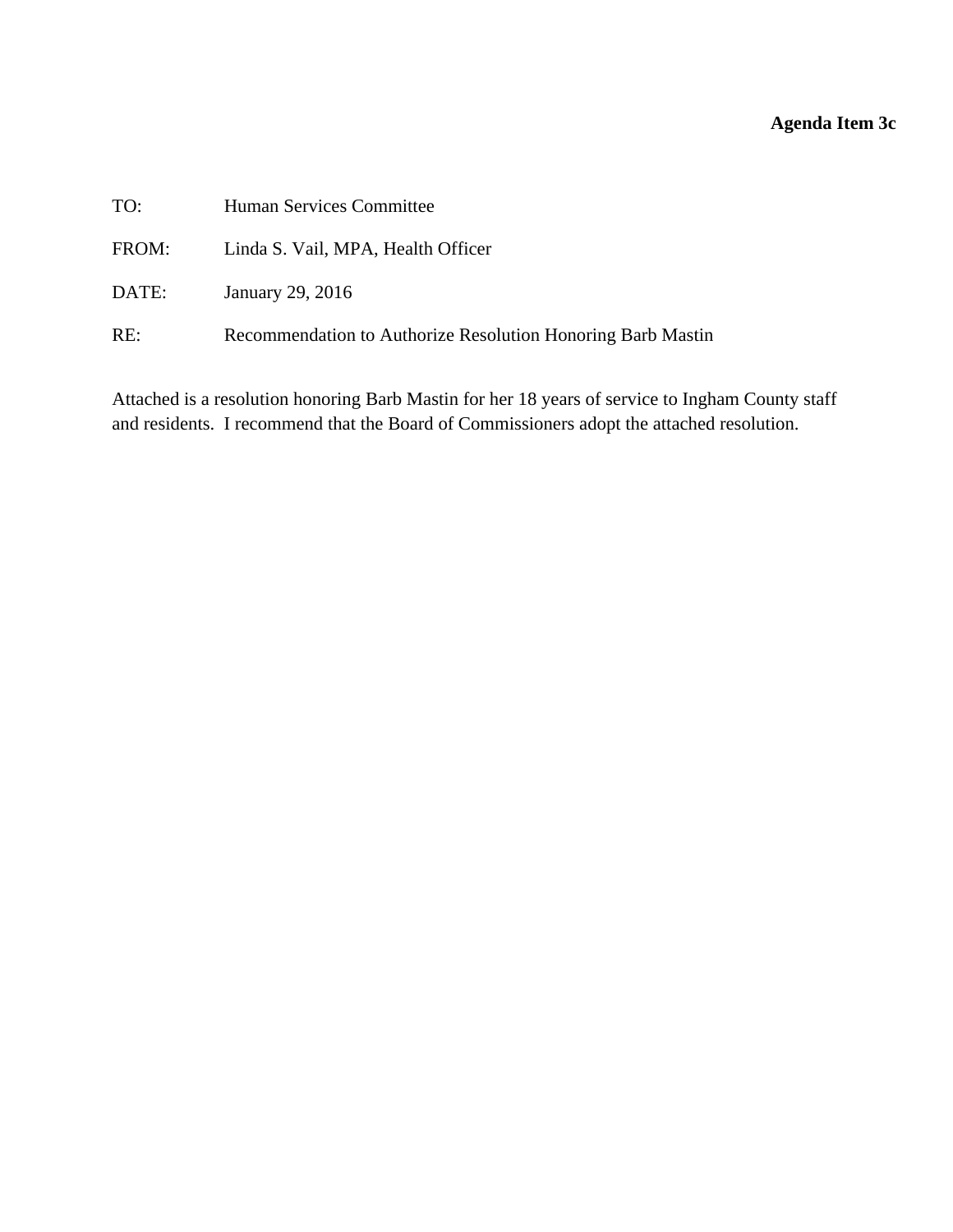Introduced by the Human Services Committee of the:

#### INGHAM COUNTY BOARD OF COMMISSIONERS

#### **RESOLUTION HONORING BARB MASTIN**

WHEREAS, Barb Mastin, MA began her career with the Ingham County Health Department (ICHD) in 1998, when she began mentoring troubled students at the Otto Community Health Center as an Assistant Social Worker; and

WHEREAS, in 2002 Barb was promoted to Lead Social Worker at Otto Community Health Center; and

WHEREAS, in 2004 Barb was promoted to Health Center Administrator, initially overseeing both Otto Community Health Center and Willow Health Center, and later overseeing Adult Health, Adult Dental, and Healthy Smiles; and

WHEREAS, in 2007 Barb was promoted to Chief Operating Officer of the Ingham Community Health Centers; and

WHEREAS, in December 2013 Barb was promoted to Deputy Health Officer/ Executive Director of the Community Health Centers; and

WHEREAS, during Barb's tenure as both the Chief Operating Officer and the Executive Director, in response to the needs of the community, she has worked to expand the health services offered by ICHD in many ways, including the addition of the Mobile Dental Center, renovations to the Willow Health Center, the creation of Health Centers at Eastern and Sexton High Schools, and the establishment of the Birch Health Center colocated within Community Mental Health; and

WHEREAS, Barb combined two existing health centers into the newly renovated River Oak Health Center and was crucial in the successful establishment of Forest Community Health Center in order to maximize resources and improve the quality and efficiency of health care provided to patients; and

WHEREAS, Barb also successfully led the Ingham Community Health Centers through their implementation of electronic health records, assuring readiness for ICD10 implementation and meaningful use; and

WHEREAS, Barb was instrumental in Patient Centered Medical Home Certification being awarded to several of the Ingham Community Health Centers; and

WHEREAS, Barb has mentored many staff members, always emphasizing the importance of the Community Health Centers and their role in serving the health of the public; and

WHEREAS, Barb's passion, dedication, and commitment to the patients served by the Ingham Community Health Centers has inspired her colleagues and contributed to a legacy of improved access to health care in Ingham County.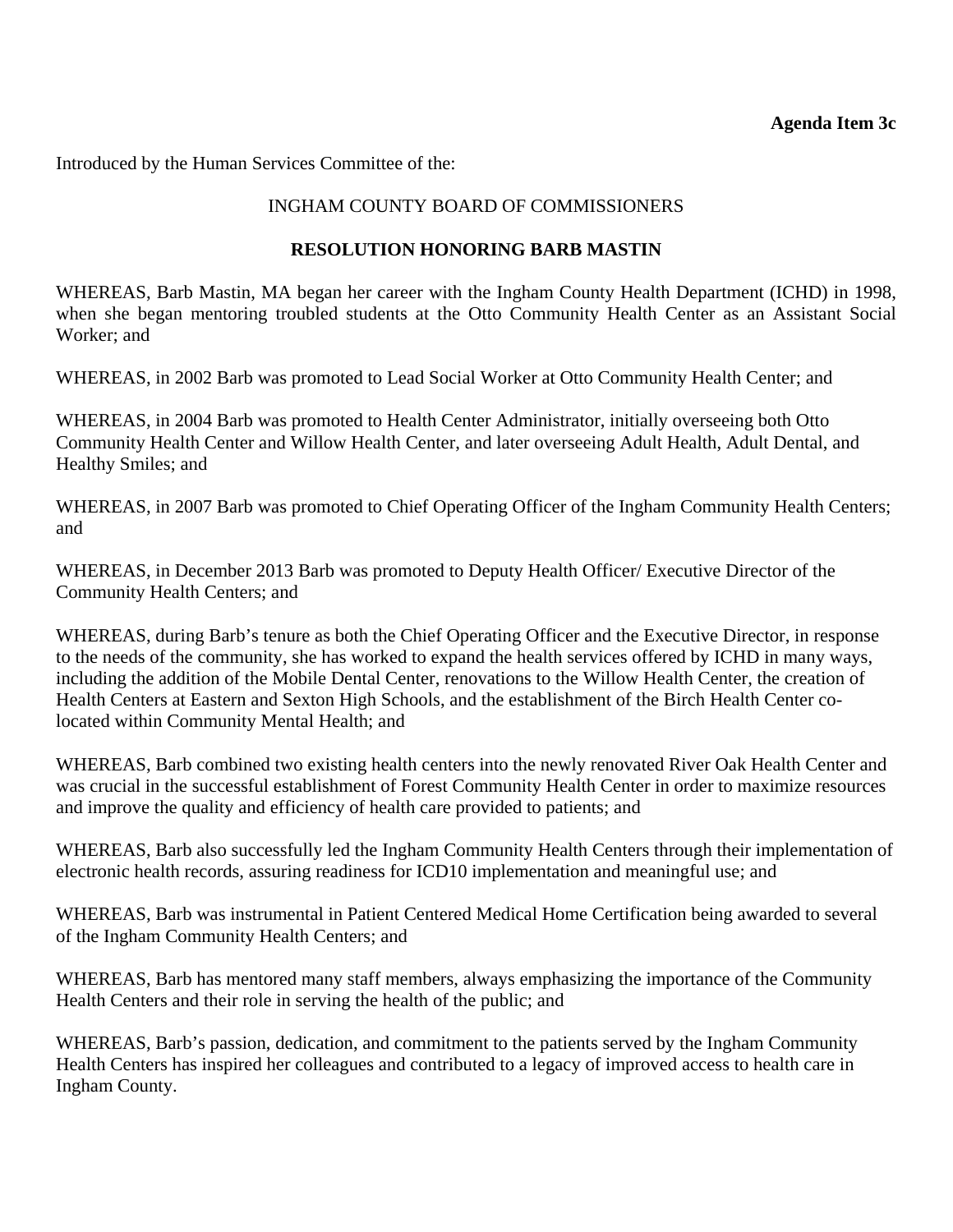THEREFORE BE IT RESOLVED, that the Ingham County Board of Commissioners hereby honors Barb Mastin for her 18 years of dedicated service to the community, and for her dedication and commitment to improving the services that are provided through ICHD's Community Health Centers.

BE IT FURTHER RESOLVED, that the Board wishes her continued success in all of her future endeavors.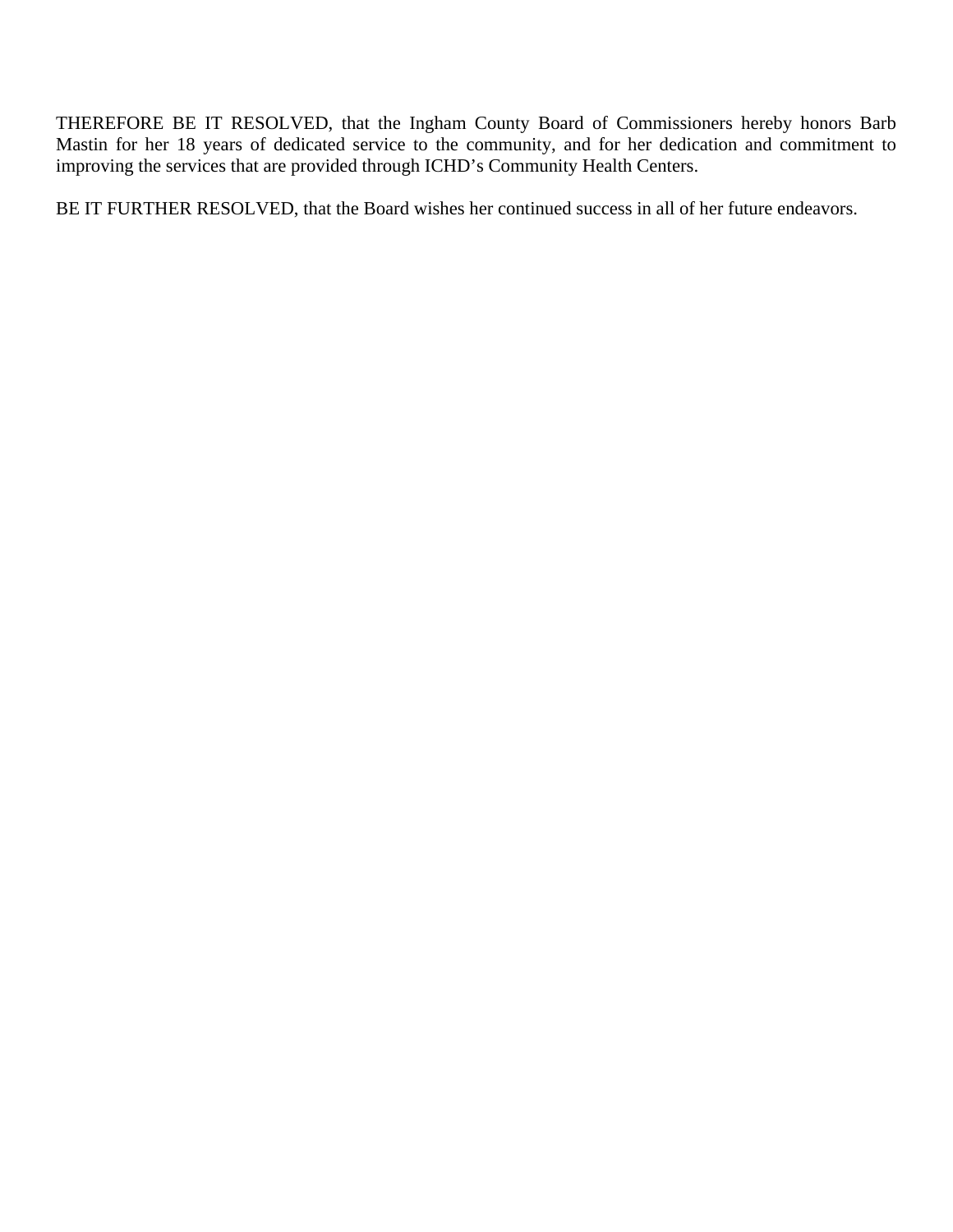<span id="page-17-0"></span>Introduced by the Human Services Committee of the:

### INGHAM COUNTY BOARD OF COMMISSIONERS

### **RESOLUTION IN SUPPORT OF SHUTTING DOWN ENBRIDGE LINE 5 UNDER THE STRAITS OF MACKINAC**

WHEREAS, Line 5 is a set of twin, 62-year-old pipelines owned by Enbridge that carry light crude oil and natural gas under the Straits of Mackinac; and

WHEREAS, the currents in the Straits of Mackinac at peak volumetric transport can be more than 10 times greater than the flow of Niagara Falls and switch bi-directionally from east to west every few days, and according to a 2014 University of Michigan study are the "worst possible place" for an oil spill in the Great Lakes; and

WHEREAS, the Great Lakes contain 20 percent of the world's fresh, available, surface water and are a drinking water source for over 35 million people; and

WHEREAS, one out of every five jobs in Michigan is linked to the high quality and quantity of fresh water in the Great Lakes; and

WHEREAS, tourism is one of Michigan's largest income industries bringing in billions of travelers dollars spent each year; and

WHEREAS, agriculture, fisheries, shipping and industry depend on the health of the Great Lakes; and

WHEREAS, in 2009 the Great Lakes were linked to over 1.5 million jobs, with Michigan accounting for 35 percent of those jobs; and

WHEREAS, Enbridge has a shaky track record that includes 1,244 reportable spills, leaks and releases from 1996 to 2013; and

WHEREAS, Enbridge was in violation for their spacing requirements of its 1953 easement for Line 5 in 2014 and were responsible for a pinhole leak in a section of the pipeline north of the Straits in December 2014; and

WHEREAS, Enbridge was responsible for one of the worst and most expensive oils spills in U.S. history when Line 6b ruptured near Kalamazoo in 2010 allowing almost 1 million gallons of tar sands oil to leak for 17 hours before shutting down the line; and

WHEREAS, corrosion is the number one reason that pipelines fail; and

WHEREAS, Line 5 was built before the Great Lakes Submerged Lands Act was adopted so it didn't have to obtain a permit and ensure that the pipeline wouldn't pose a threat to the waters or the public's use of the waters; and

WHEREAS, Michigan's Attorney General Bill Schuette has stated (in regards to Line 5) that the "pipeline wouldn't be built today" and that "the pipeline's days are numbered"; and